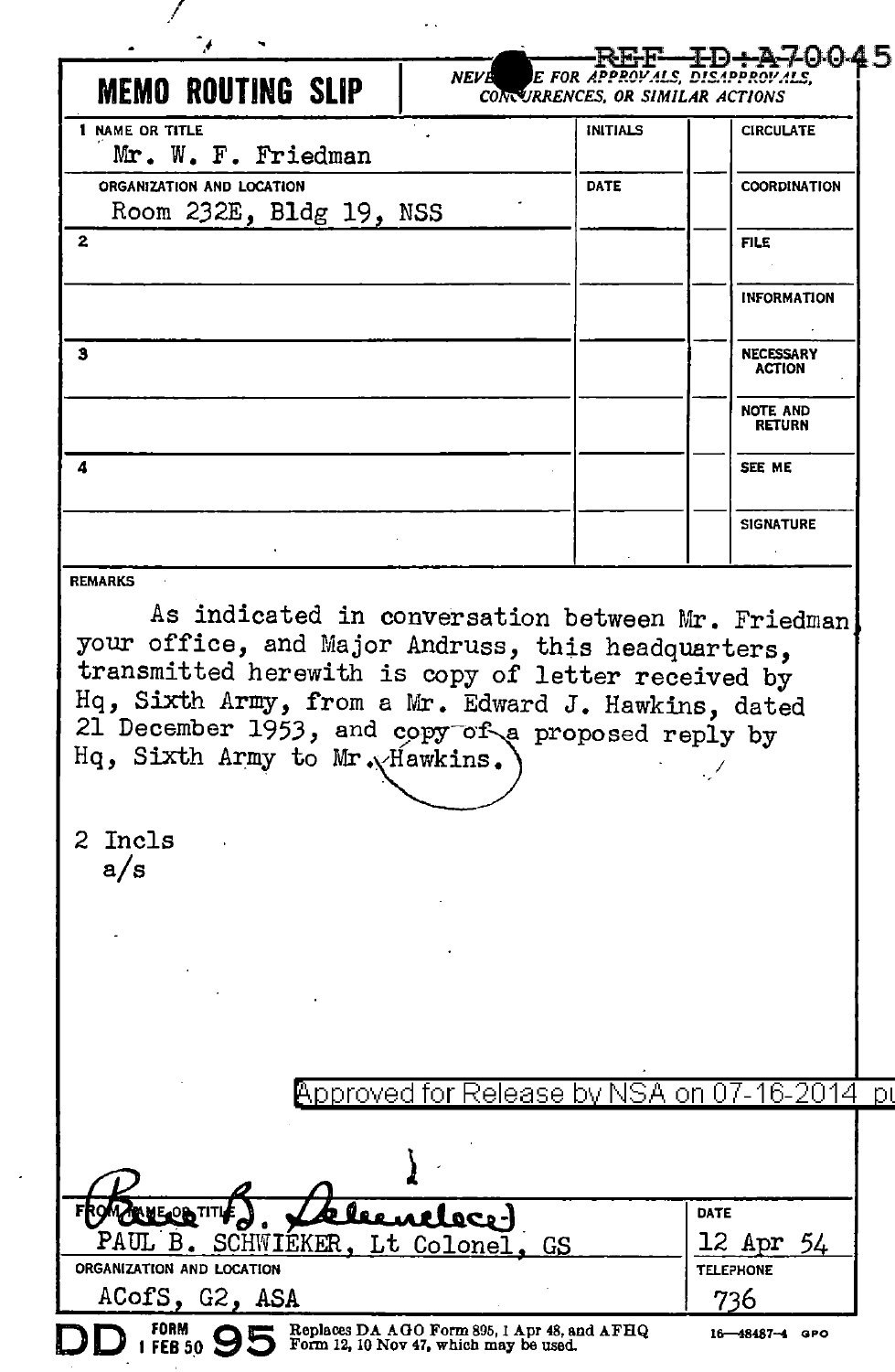#### 170045 **REF**  $\mathtt{IR}_{35}$

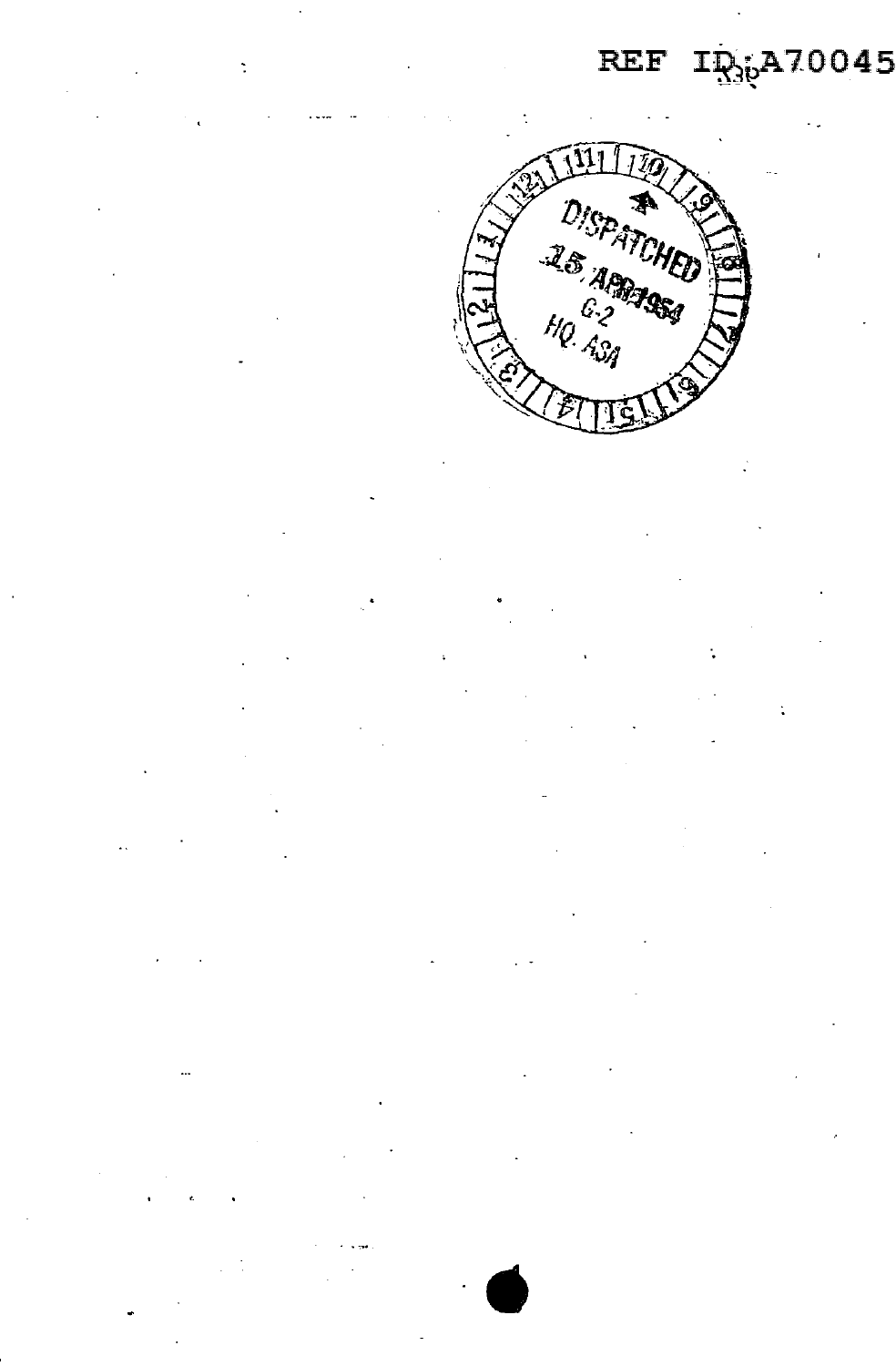# REF DR: AF 0045

Mr. Edward J. Hawkins 935 Sutter Street San Francisco. California

Dear Mr. Hawkins:

Raference is made to your letter of 21 December 1953. regarding your proposed entry into private cryptographic and ervotsmalytic practice in this area.

The matter has been coordinated with appropriate higher headquarters where it has been determined that no formal military clearance is required for your proposed action.

During your period of service with the Armed Forces, in positions of trust. it was inevitable that you had access to. and became extremely familiar with certain classified techniques, operations, and equipment, and the security requirements which were partinent thereto. Your duties further imposed upon you a binding allegiance to our nation, and a continuing responsibility to protect the knowledge, techniques, operations and equipment with which you worked, by preventing the revelation of this information to any unauthorized source.

While the hrmed Forces is appreciative of the service rendered during your tenure of service, the unsettled conditions provalent in the world today clearly defines the vital importance. in the national interest, of maintaining the highest degree of security concerning your past duties and assignments.

In consonance with the foregoing, it is urged that any discussion concerning your past assignments with the Signal Intelligance Service, and related work with the Army Air Force, be confined to very general military topics and under no circumstances should your specific assignments or the specific or general mission of your former organizations be discussed.

Your patrictic cooperation in this matter is earnestly solicited.

For your information and convenience there is attached hereto a copy of Public Law 248, of the 82d Congress, which has been determined to be applicable in this instance.

With the best wishes for your future, I am

Sincerely yours,

Juce 2-

1 Incl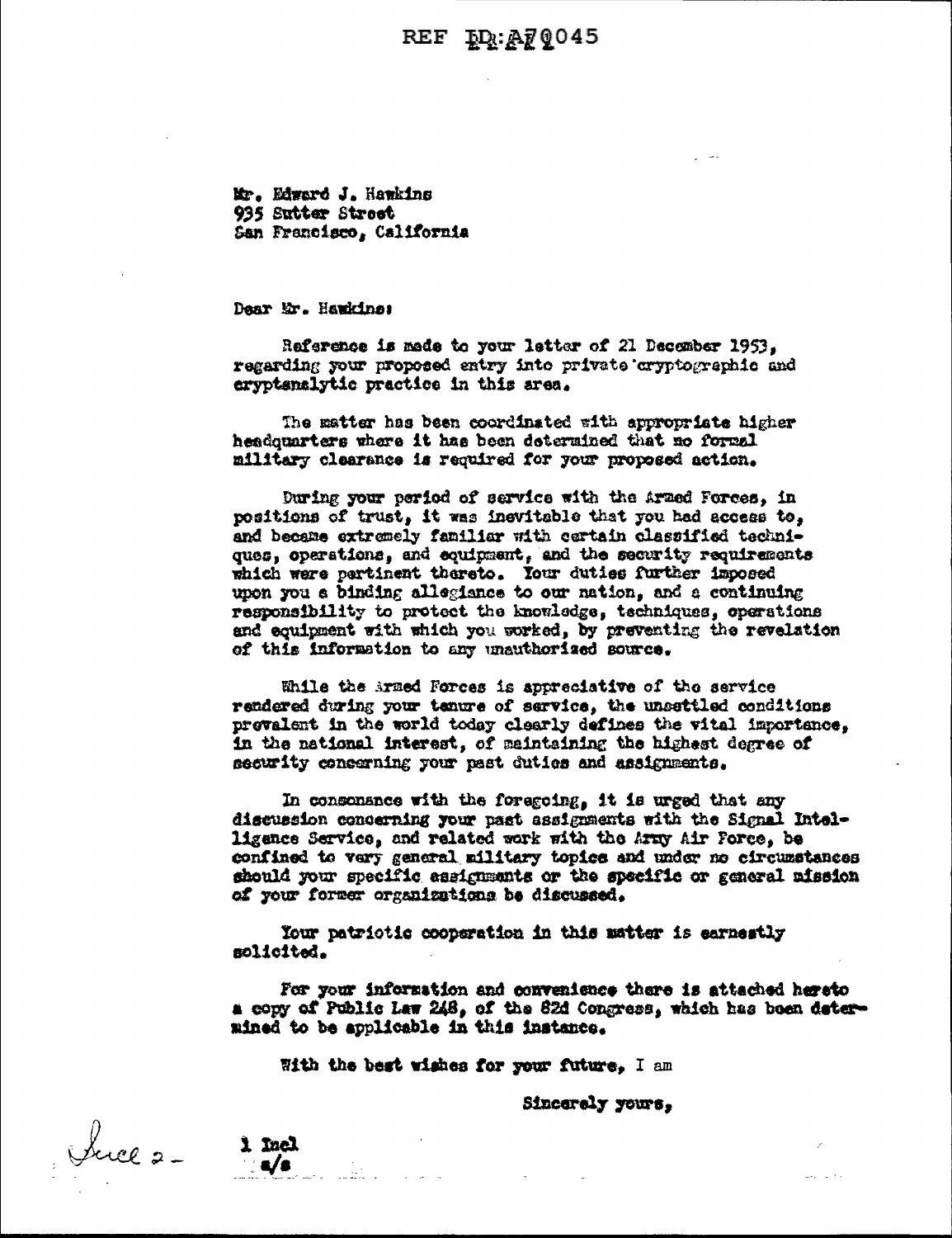21 Dec.  $1953/$ 

Military Intelligence Div. Beadquarters, Sixth Army Presideo of San Francisco San Francisco, California.

ر<br>حدّر

Incl 1

 $\mathcal{A}^{\mathcal{A}}_{\mathcal{A}}$  and  $\mathcal{A}^{\mathcal{A}}_{\mathcal{A}}$ 

 $\mathcal{J}$ 

 $\sigma$  .

Attm: Chief of Division MI

Subject: Military clearance for proposed action of Reserve Officer.

**EF ID:A70045**<br>5 Sutter Street

Apt.  $#25$ San Francisco, Calif.

It is considered appropriate and necessary, by the under-signed Reserve Officer, that the following information be conveyed to the Military Intelligence authority of the Sixth Army. It is requested that the collateral facts presented herein be studied with a view to providing this officer with such military clearance as might be necessary prior to engaging in the pursuit of commercial eryptography and cryptamalytic activities.

A. This officers' record will indicate that he was employed under Civil Service in the Signal Intelligence Service at large (S.I.S..O.C.Sig. O. Wash. D.C.) during the period Dec.1939 to Apr. 1941.

B. Detailed to active they, Office of the Chief Signal Officer Signal Intelligence Sorvice, Apr. 1941 to Apr. 1942.

C. The periods A & B above, assigned to the Research and Development of cryptographic systems specializing in the development of crptographic devices and cryptanalytic equipment for the solution of codes and ciphers.

D. Detailed to the Signal Intelligence staff of the Chief Signal Officer GHQ, SWPA, as cryptanalyst and Intelligence evaluation officer. Apr. 1942 to May 1963.

E. Returned to U.S. May 1943 as security risk.

F. Assigned various cryptographic and Signal Officer duties within the Air Force, May 1943 to Sept.1944.

G. Detailed in Sept. 1944 to command the Intelligence team of the 9th Radio Squadron(Mobile), MTO. Team responsibility, the solution of enemy Air-Ground liason radio traffic (codes & ciphers) thereby assisting in the triangulation of attack forces.

H. Returned to the U.S. as security risk, Apr. 1945.

I. Continued in service to May 1947 as Public Relations Off.

J. Reeentered service in Dec. 1948 and was released May 1950.

 $13.098$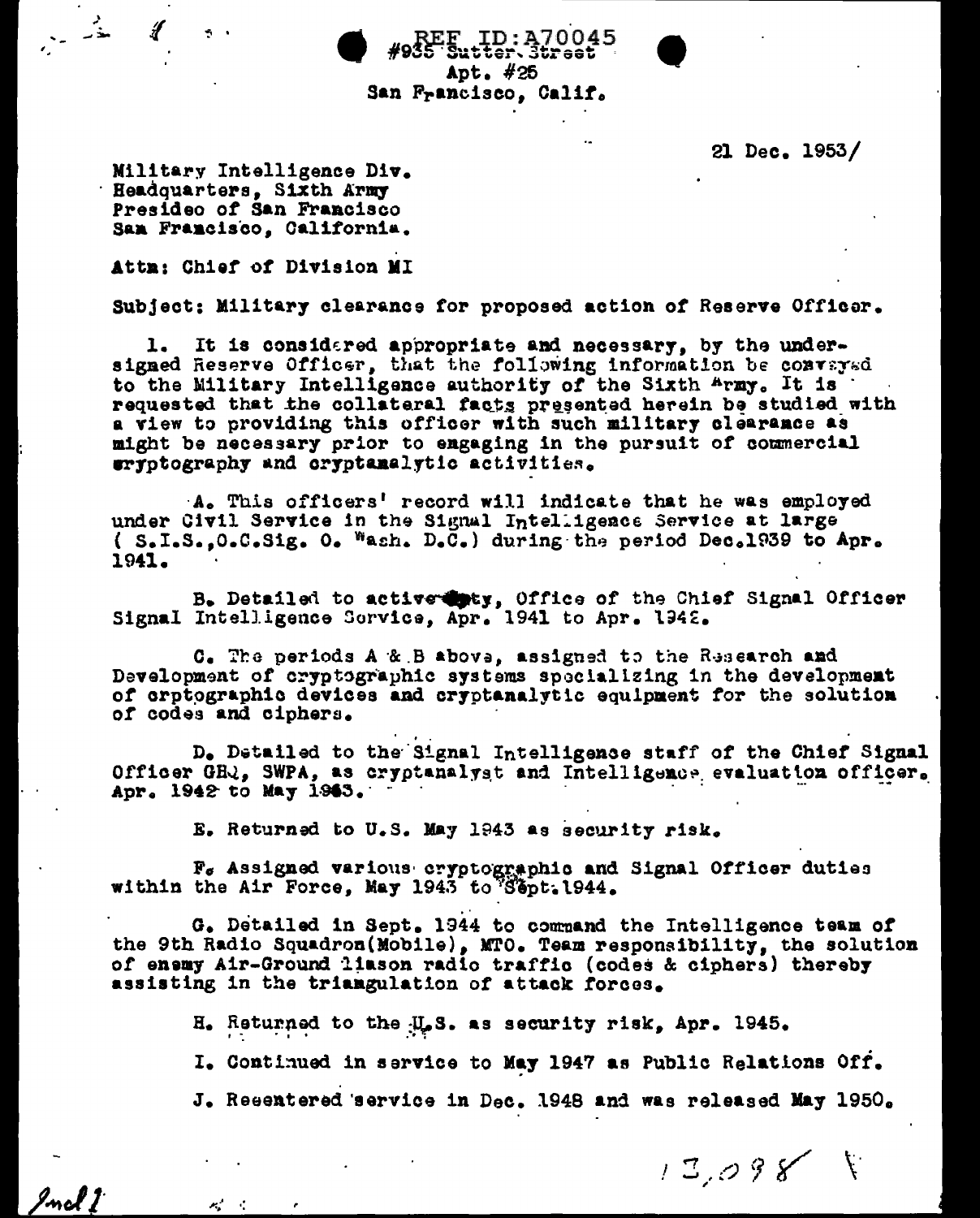$K_{\bullet}$  The appendage of being  $I\rightarrow$  edular  $\mathbb{R}$  is a come to this officer mostly from heresay information. Several investigations concerning this matter have been conducted but no specific results of such actions were ever communicated to the accused, either officially or unofficially.

L. A request for a General Court of Inquiry to resolve this officers status was denied by the Adjutant General Sept. 1953.

2. In view of the many years devoted to the practice of cryptography and cryptanalytics in the service of the government it is now desired to make use of this knowledge in the commercial field where such knowledge does not conflict with existing security.

3. This officer is fully appraised of the conditions set forth in those Federal enactments concerning espionage and the security of the mation as well as the provisions of AR 380-5 with amendments.

4. It is proposed that the following advertisement be published in Financial section of the San Francisco Examiner and the Los Angeles Times pursuant to entering the private practice of cryptography:

> **CRYPTOGRAPHER CRPTPTANALYST** Available for compilation Commercial export-import codes and ciphers. Experienced technician with extensive bacground in gov't. service. Specializing in electronic and mechanisal devices. reply---- Box  $#$

5. There could not possibly be any objection on the part of the Army or the government to marketing those devices which I have developed on the planning board inasmuch as the presentation of these plans is impossible under my "persona non grata" status in this field.

6. This officer will be available for conference concerning-the above matter if and when such a conference is deemed expedient to the interest of the army or the government.

7. Some five months were required to reply to my last communication on the part of the Adjutant General; it is hoped that a policy decision concerning this request for clearance may be obtained within a few days.

telephone:

Ò.

Prospect 5-7219

 $\mathbb{Z}$  :  $20$ signed الممدنات Edward J. Hawkins Major, Signal Corps USAR 0-338330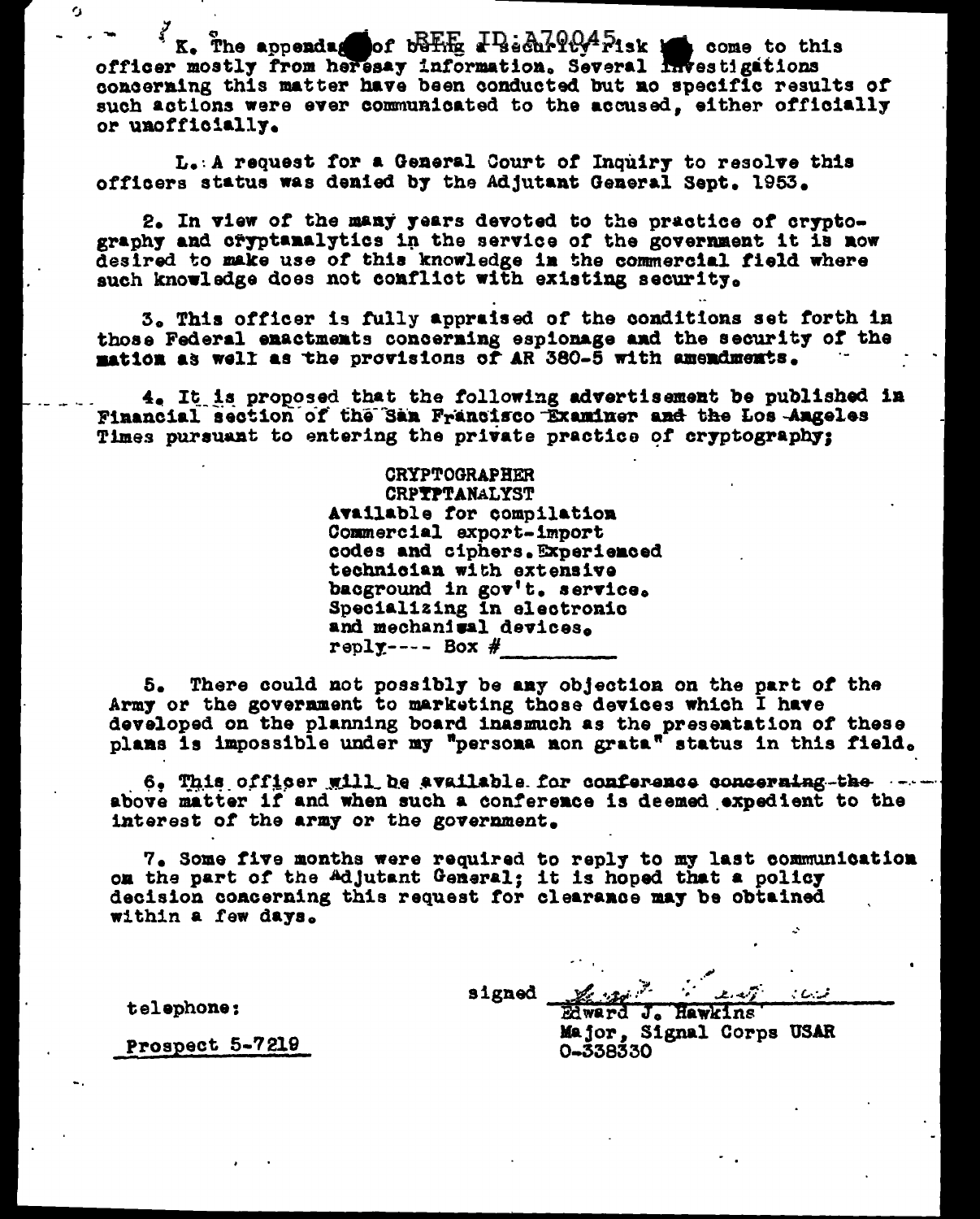REE ID: 170045 A. SE FOR APPROVALS. DISAPPROVALS. **MEMO ROUTING SLIP CURRENCES. OR SIMILAR ACTIONS** I NAME OR TITLE **DETIALS CIRCULATE** W.E. ANDKUSS MAJOR ORGANIZATION AND LOCATION DATE **COORDINATION** S A  $-2$  .  $\overline{\mathbf{r}}$ FLE. **Jed** Krom 228 NQ. **INFORMATION** €  $\overline{\bullet}$ **NECESSARY**<br>ACTION NOTE AND Ā SEE KE SIGNATURE REMARKS HerainMa<br>Utr and  $\stackrel{..}{\scriptstyle\smile}$ awkwo 1156  $\blacksquare$ FROM NAME OR TITLE £Á بجمعت κÑ **CREANIZATION AND DECATE** DD 178310 95 Feman DA AGO Form 806, 1 Apr 68, and AFHQ -**1915-1** arc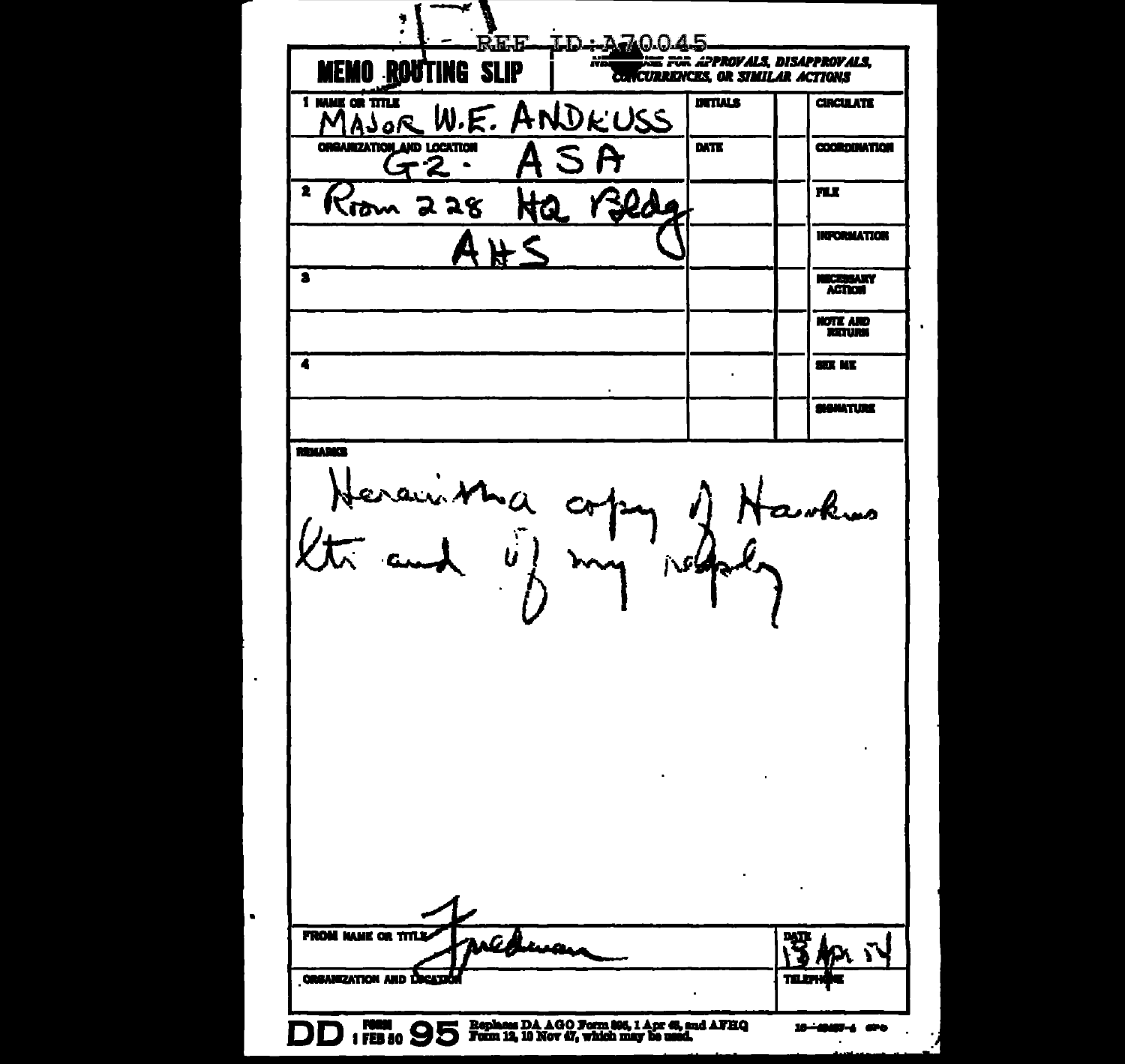**REF ID: A70045** 

Mission Apts. #53- 15th Street.Hermosa Beach.Cal.

22 March.1954

Mr. Wm. F. Friedman c/o Army Security Agency Washington, D.C.

Dear Mr. Friedman:

I am trusting that this letter finds you through this means of address. Needless to say, I have often reflected back over the years and those interesting days with the S.I.S. It would seem that by this time you should have retired completely and perhaps this is the cases

At any outset, it is my opinion, that you might be in a position to - give me some advise which is senely needed at this point.

Ever since those days back in the S.I.S. I have worked upon plans for a device which would greatly broaden the scope of pryptographic ... communications. About a year ago I concluded my study of this specific<br>project with the feeling that I had fully accomplished what I had set out to do. Very briefly, the device I have designed will accomplish the encipherment of pictorial and graphic material for transmission by conventional high speed wire and radio media. The cryptographic method employed will conform to the highest standards of security. In a word of dexcription, the device is electronicly controlled and electromechanically acuated.

The immediate question arises," Does such a device effer the new facility which it is designed to preferm"? In other words, would the Armed Forces and especially the N.S.A. be interested in such a device?

In recent correspondence with General MacArthur he advised me to get in touch with General Back in an effort to further the matter. General MacArthur was of the opinion that the idea should find favor in army communications. In response to my query to Gen. Back I received a letter from Gem. Cerderman replying for the Chief Signal Officer. Corderman suggested that I address myself further to The Director of the National Security Agency (I now note the discrepancy in the above address). Well I'm afraid that I have lost confidence in the manner in which such correspondence is treated unless it falls into hands that know the writer. I hope you will forgive me for presuming upon you further Bill!

Currently I am associated with the Hughes Aircraft & Electronic Co. in the design section of the Research & Development laboratories. The work is fascinating to say the least but I still think my future should have been with crypte research & development.

> With kindest personal regards to you and Mrs. Friedman,

was d Edward J. Hawkins.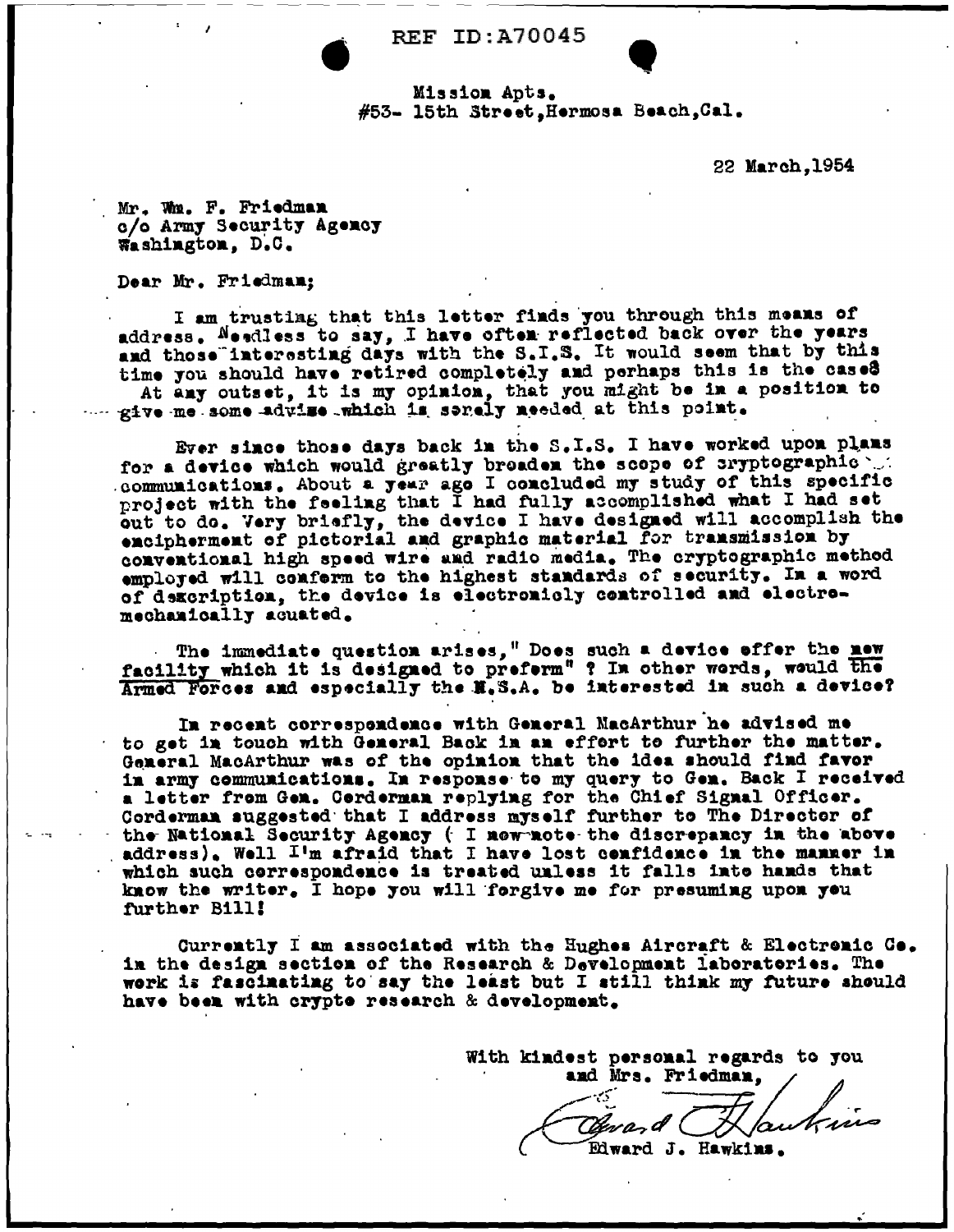**REF ID: A70045** 



NATIONAL SECURITY AGENCY **WASHINGTON 25, D. C.** 

12 April 1954

Mr. Edward J. Hawkins Mission Apertments #53-15th Street Hermosa Beach, Calif.

Dear Ed:

Your letter of 22 March 1954 reached ne without delay but acknowledging its receipt has been held up by a few days leave on my part.

I am turning your letter over to our Research and Development people to handle and I am sure they will give it full and prompt attention.

Hoping you will find whatever answer you may get from our RAD outfit satisfactory, I am,

Sincerely,

WILLIAM F. FRIEDMAN Special Assistant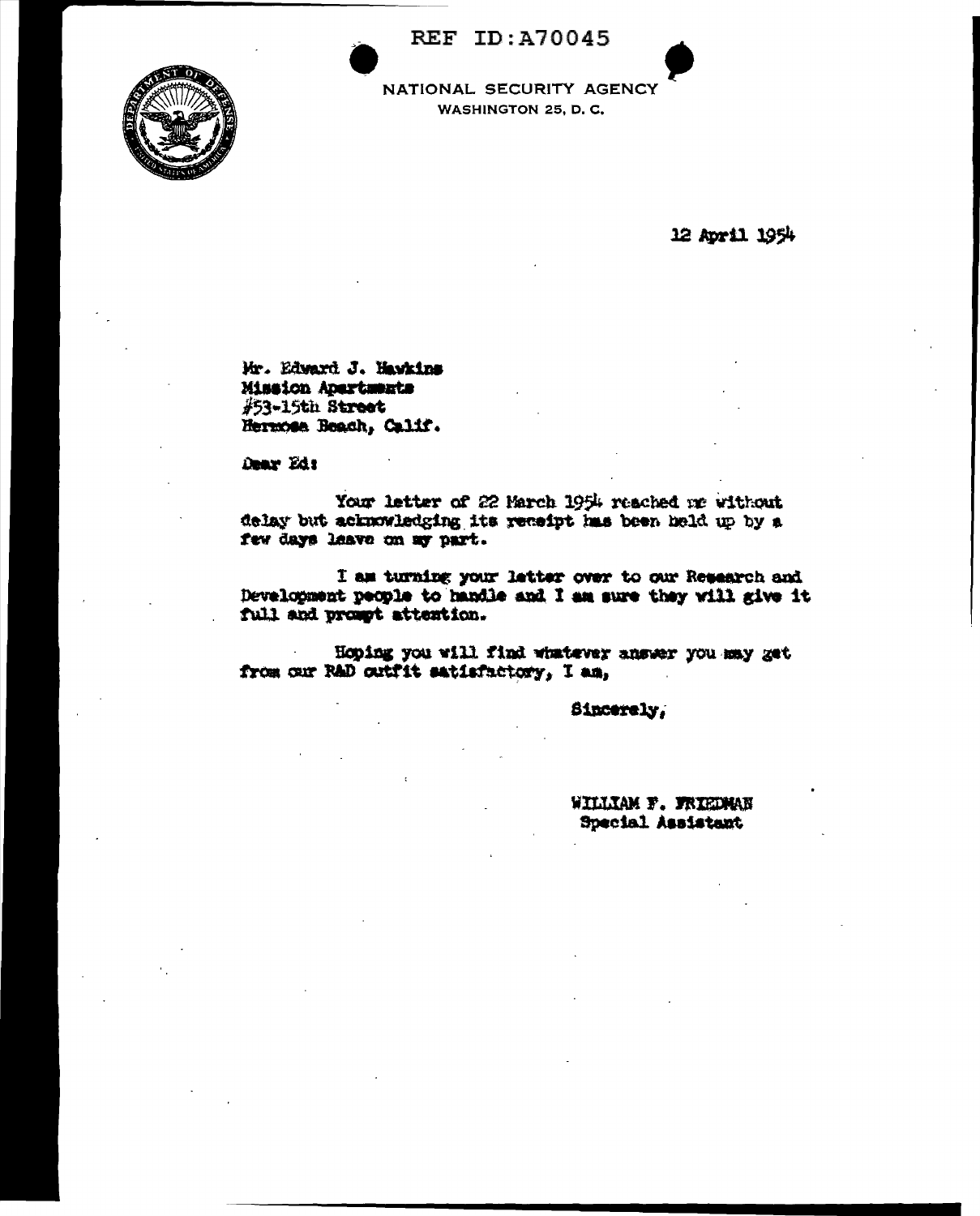



**February 11, 1943** 

Captain Edward J. Hawkins A.P.O. No. 500 San Francisco, California

Dear Captain Hawkins;

I had an answer propared to your letter of December 16, and laid it aside for a day or two, whoreupon it was overlooked. Now comes your letter of January 21, (written the same day that I wrote to you-is it telepathy of not?) and will enclose a reply with my first letter.

I am looking forward with interest to the report which you have drawn up relative to the serviceability of the machine in the field. I presume that the gadget which you have devised and which eliminates trouble with moisture in gummed tape applies to this field machine. Why don't you send along a description and photograph officially? You need have no fear that it will not be carefully considered. In this same connection I would like to say that the modifications you refer to in your letter of December 16, and which you thought did not receive serious consideration was in reality carefully studied. Difficulties of supply intervened to make it impractical to adopt your surgestion, but more important than that, a new assembly was gotten up by the original manufacturer and is in production. It seems to be very satisfactory. This project was started some time before your suggestion came. I want you to know in this connection that though you may get very terse answers officially, everything we got from the field does receive most serious consideration and for this roason you should have no hesitancy in sending in your ideas.

I note what you say with regard to the possibility of purchasing an enerald. I am, however, a bit dubious about making such a large investment as you indicate, but if you do come across something worthwhile, please drop me a line about it before you make any commitments.

I am sure that you find Colonel Sherr a good officer and a delightful friend. He is one of my oldest and very best friend, too. Please remember me to everybody. With very cordial greetings, I am

Very sincerely yours,

William F. Friedman Director, Communication Research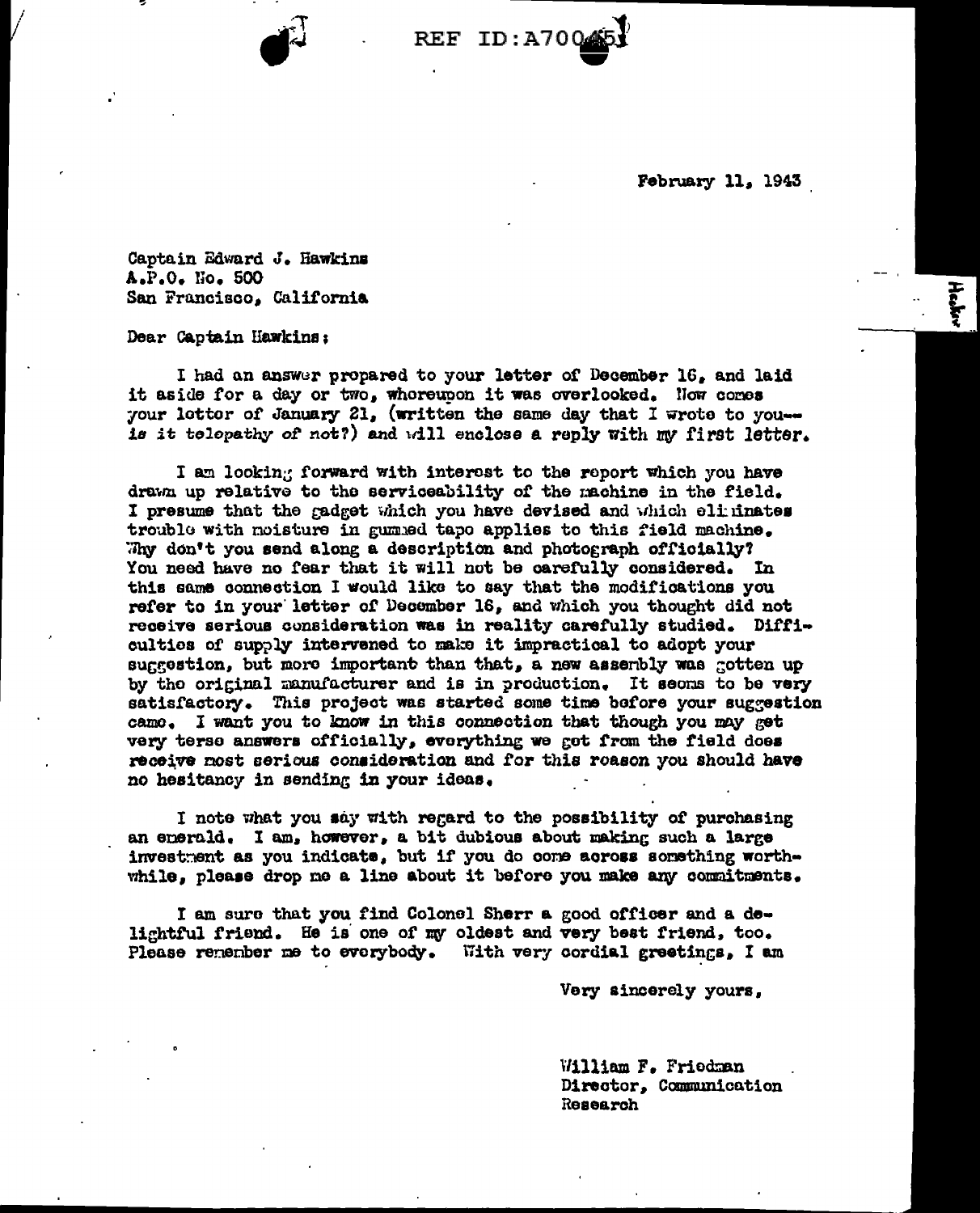**REF ID: A70045** 

Wm. F. Friedman,

CAPT. EDWARD J. HAWKINS. **9th RADIO SQUADRON MOBILE AAF.** APO 650, c/o PM, NEW YORK, NEW YORK.

3932 Military Rd., NW,

Washington 15, D. C.

16 February 45.

### DEAR HAWKINS:

I HAVE YOUR INTERESTING LETTER OF 26 JANUARY AND WAS GLAD TO HEAR FROM YOU. I HAD AN IDEA AS TO WHERE YOU WERE GOING WHICH IS NOW CONFIRMED BY YOUR LETTER.

I THINK IT WAS CERTAINLY NICE OF GENERAL AKIN TO WRITE YOU IN SUCH A SYMPATHETIC AND ENCOURAGING MANNER, AND I HOPE THAT HIS LETTER HAS REDUCED THE ANOUNT OF WORRY THAT YOU HAVE BEEN DEVOTING TO THAT EPISODE.

I REMEMBER, BUT ONLY DIMIX, MAJOR ROUDEBUSH, BUT HE<br>PROBABLY KNOWS OF ME AND I WISH YOU WOULD GIVE HIM AS WELL AS ALL THE OTHERS MY VERY BEST REGARDS. IN CONNECTION WITH THE STUDY OF COURSES, I SEE NO REASON WHY YOUR MEN SHOULD NOT BE ENROLLED. PART V HAS NOT YET BEEN COMPLETED AND I DO NOT KNOW WHEN I WILL BE ABLE TO GET TO IT: PROBABLY IT WILL HAVE TO WAIT UNTIL AFTER THE WAR IS OVER.

I AM VERY GLAD TO KNOW THAT YOU CAME THROUGH YOU SERIOUS ILLNESS AND HOPE THAT YOU WILL NOW CONTINUE TO IMPROVE RAPIDLY. THERE IS NOT NUCH THAT I CAN TELL YOU EXCEPT THAT OUR DAUGHTER. BARBARA, IS IN PANAMA WORKING FOR THE OFFICE OF CENSORSHIP, AND OUR SON, JOHN, IS NOW IN THE AIR CORPS, HAVING REPORTED FOR DUTY LAST WEEK. THE HOUSE IS THEREFORE VERY QUIET. WORK HERE IS GOING ALONG AT A GOOD PACE AND THINGS ARE GETTING DONE.

PLEASE BE SURE TO GIVE A GREETING TO ALL MY FESSIOS IN YOUR VICINITY.

WITH VERY BEST REGARDS. I AM

SINCERELY YOURS.

WILLIAM F. FRIEDMAN.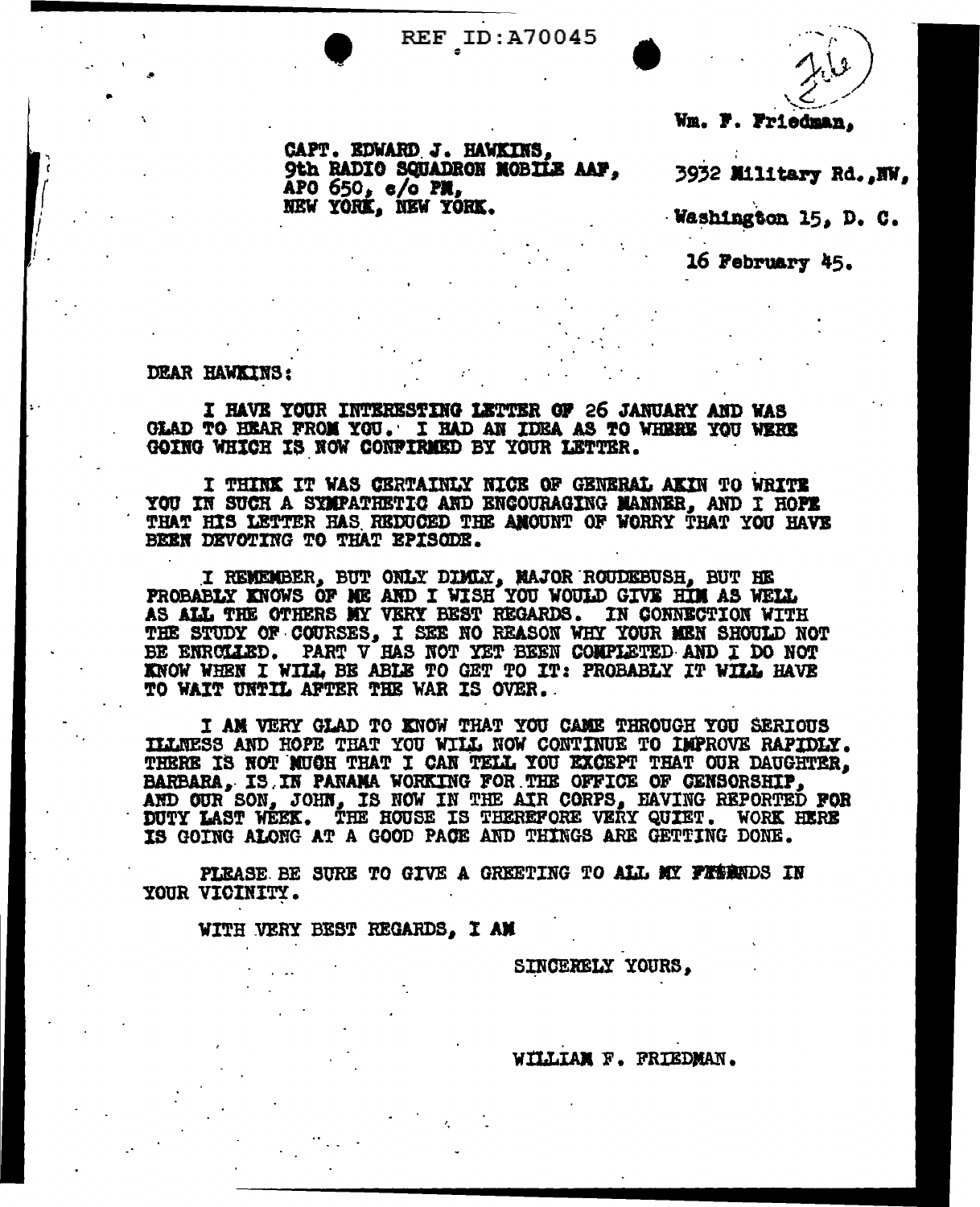TD Edward J Hawkins, Capt. Sig.  $\mathbf C$  . 9th Radio Squadron Mobile AAF APO #650, c/o PM/New York, N.Y  $\sum_{n=1}^{\infty}$ Mr. Wm.F. Friedman BΥ c/o Arlington Hall MAIL **AVION** Arlington, Virginia.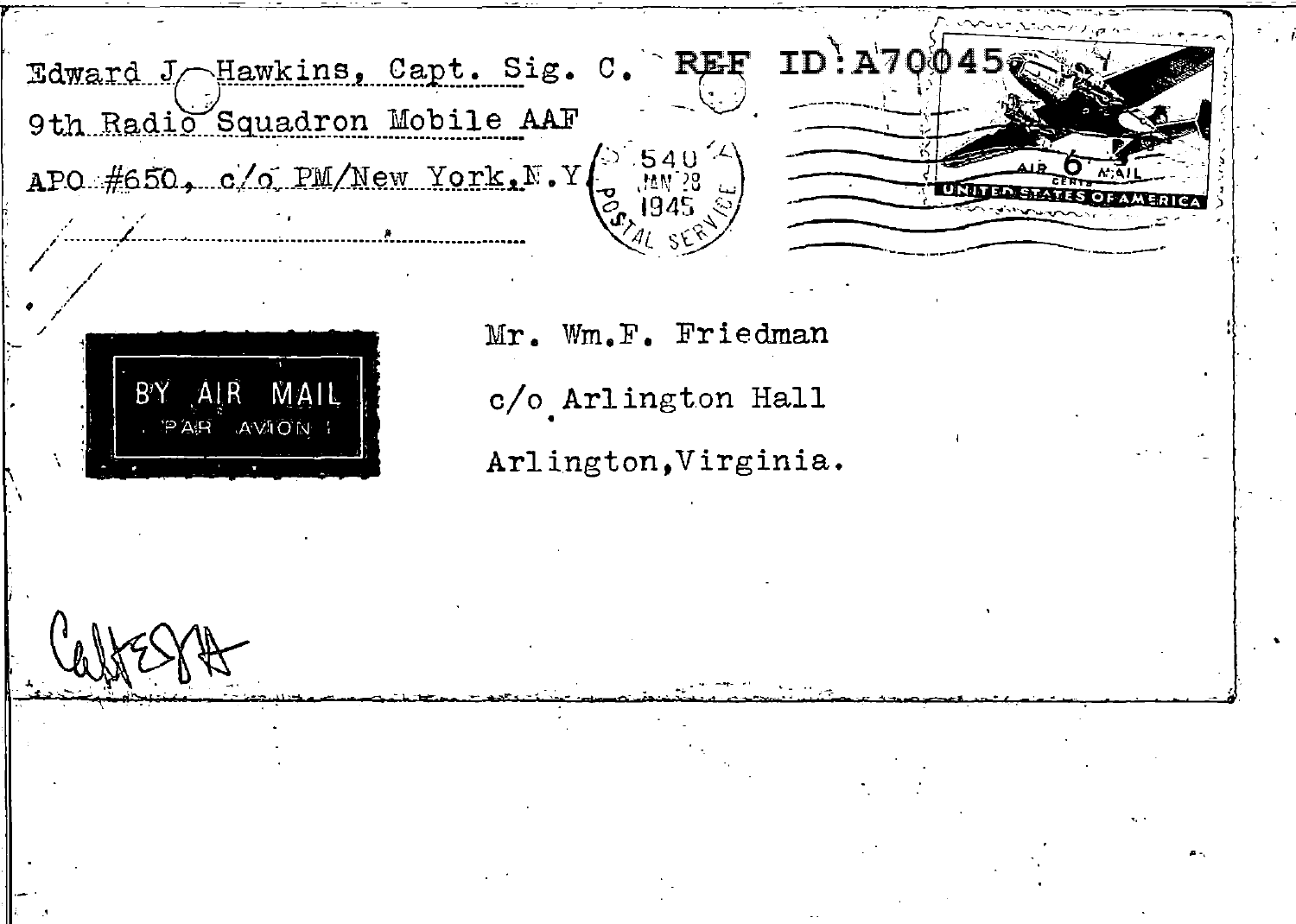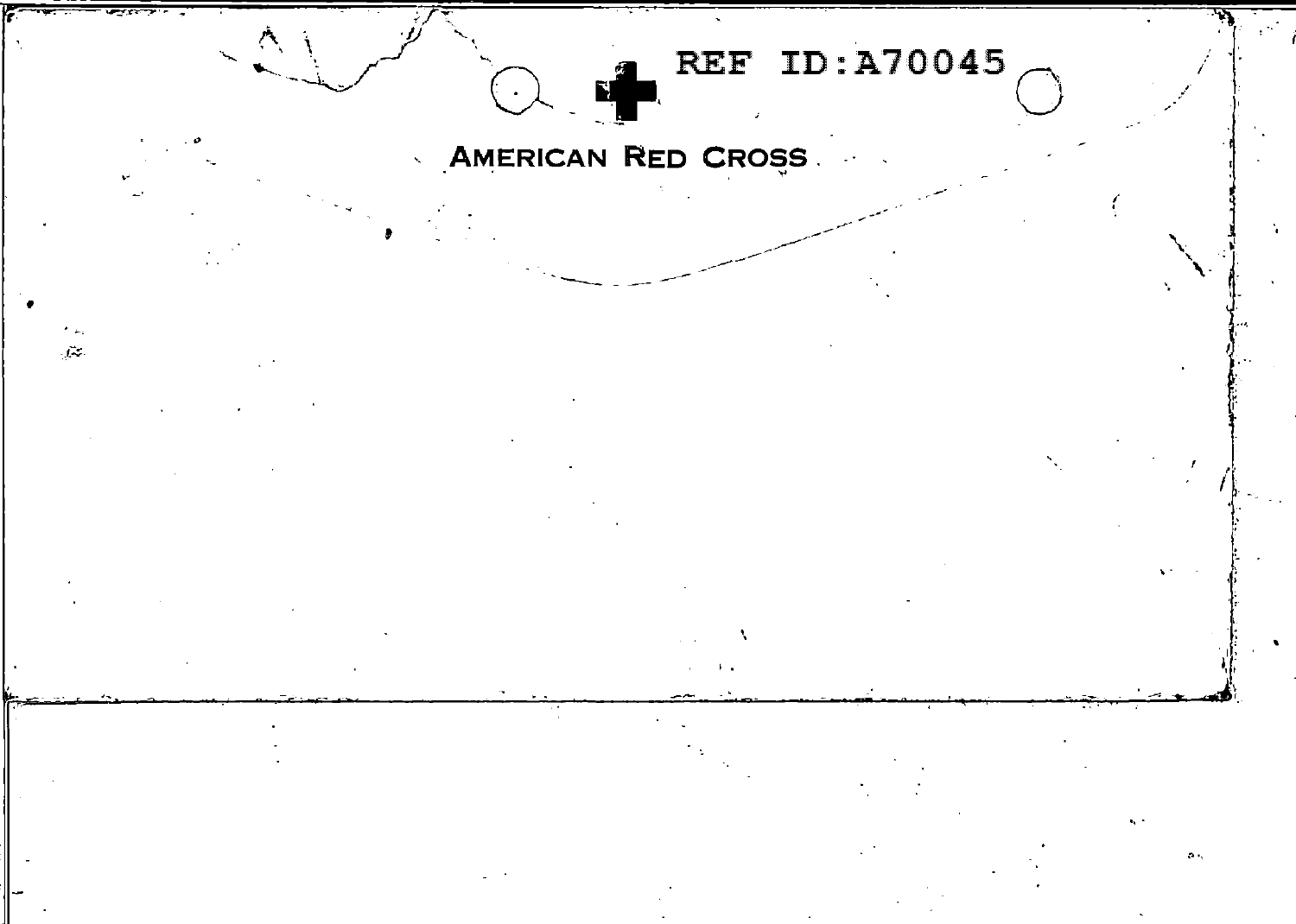-----

Dear Mr. Friedman:

3

As you have probably since learned, I am now in the Mediterranean Theatre of Operations, assigned to the 9th Radio Squadron Mobile. This organization serves the Air Force similarly as its counterpart the 849th serves the ground forces. The work is most interesting and in many respects parallel to that which I was periodicly concerned with when in  $\mathbb N$ ashington. Of course there is no use finithe squadron for my mechanical bent as there was in the Southwest Pacific.<br>- In September I-received a very sympathetic and encouraging

letter from Gen.Akin much to my amazement. He knew that I had been fretting over past events and took time out to alleviate my worry. It certainly was a grand gesture of friendship.

Upon arriving I called upon Bob Schucraft and Rada. We had quite a session talking over old times etc. Rada is sure by this time that he has had enough of this war and he wants to go home. He has been over a long time so perhaps he may get his wish or at least receive early consideration after the cessation of hostilities on this front.

We have received a new Squadron commander whom you may remember, Major W.E. Roudsbush, one time lst Sgt. of the 2nd Sig. Co. He is a man of about  $48$  yrs and has been in the army some 25 of these. I believe he received his commission in 1942. He remembers many of<br>our enlisted men from the old days. Col. Sherr when he was a 2nd Lt. was one or his Company officers. Well with Roudebushs' arrival my chances for promotion once again dropped to zero however for a time I was most optimistic. At this point many of us are pondering the question of whether the Air Force seriously intends to establish their own Arlington Hall, perhaps using as a neucleus such personnel as can be obtained from the Radio Squadrons. This has been hinted by the arm chair strategists at any rate\$

Most of my men and officers who have taken the instruction at Vint Hill are actively interested in continuing their study and If have attempted to foster this interest with a rather sketchy course of my own design however the time has come when they should be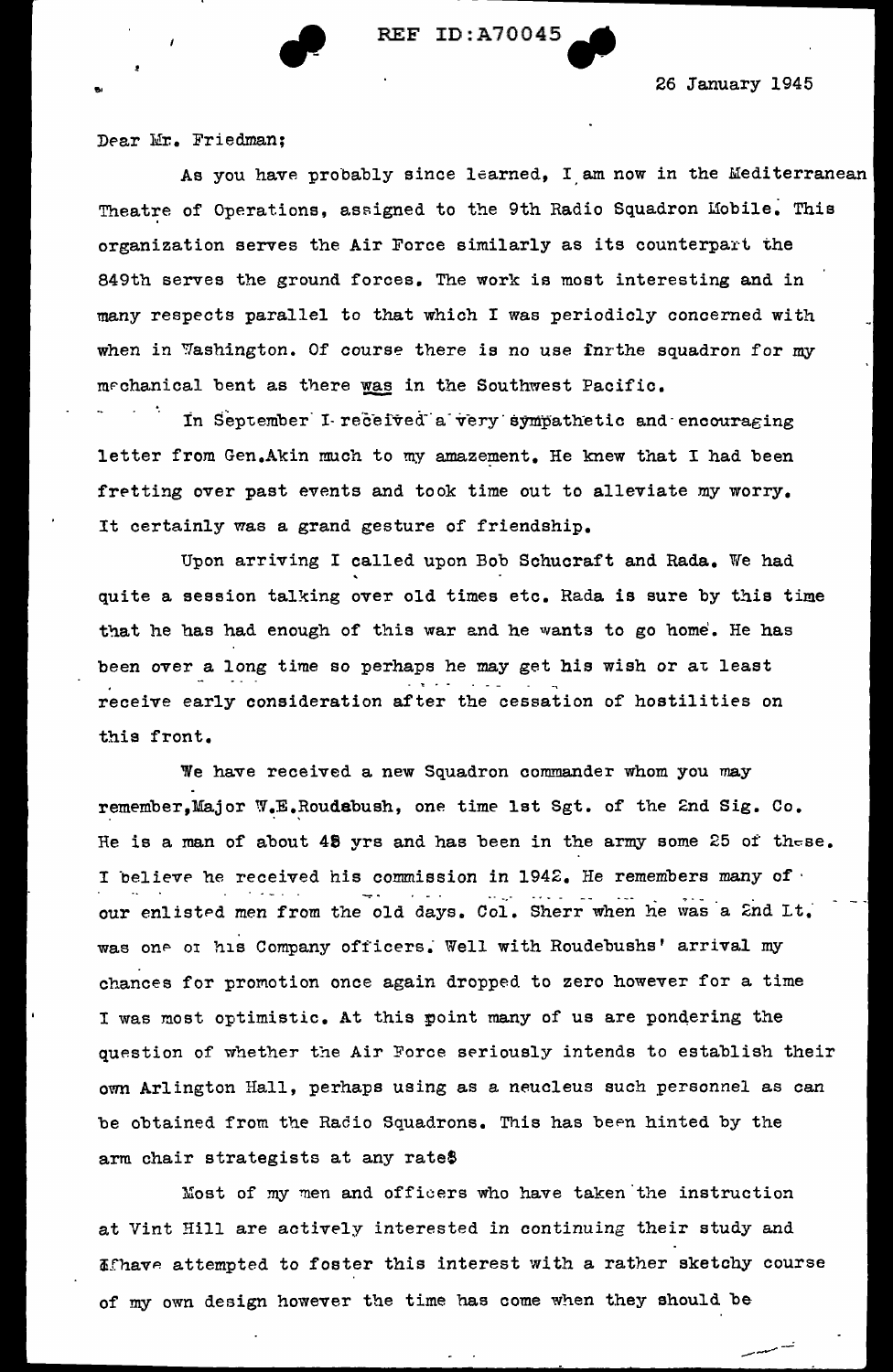

enrolled in your prepared courses. They should be far enough advanced as a result of their basic training to complete the first few courses with comparative ease. Towards this end I am going to put in for their enrollment. Was PART V added to the list ? Currently, or I should say before I left the States I was working on IV but fild not bring my materials books etc over with me.

Ad writes me that she is still doing very well in the OSS and is very contented with her work. She tells me that in March she is to be elevated to a CAF II which sounds mighty impressive to me. Whatever. success she enjoys certainly adds to the gratitude which we owe the Friedmans for making it all possible in the beginning.

I have just returned to the Squadron after nearly a month in the 26th General Hospital with pleural pneumonia. It looked rather dark for a time but they pulled me through in good shape and at this point am feeling fine again despite the loss of considerable weight.

Well thats about all all the printable news at the present. I know that you are terribly busy and that you must receive mountains of correspondence from your friends around the world so if you can't find the time to write don't think a thing of it as I perfectly understand the great demands for your valuable time.

With all the very best,

PS

Please give Mrs. Friedman my best regards.